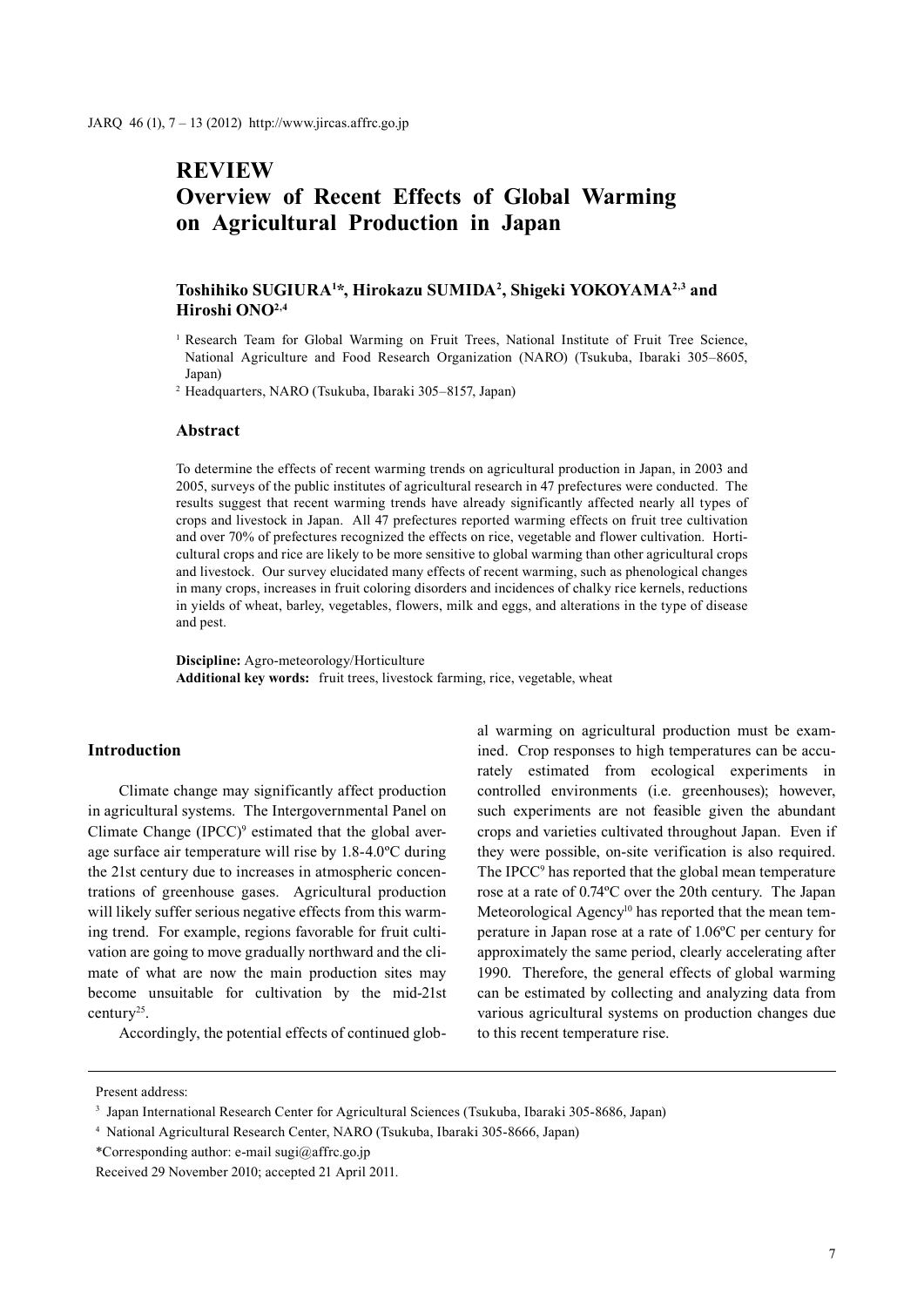#### T. Sugiura et al.

Surveys have been carried out to determine the actual influence of global warming on fruit tree production<sup>27</sup> in 2003 and on other agricultural productions<sup>26</sup> in 2005. The objective of this review was to characterize the effects of recent warming on agricultural production by using these survey results to better understand the current situation and the future impacts of global warming in Japan.

### **Survey of the effects of global warming**

To gather information concerning phenological changes, yield reductions, quality deteriorations and other problems in agricultural production due to recent climate change in Japan, a survey within public institutes for agricultural research was conducted in 47 prefectures. Various agricultural crops were compiled in five surveys: rice; wheat, barley, and soybeans; fruit trees; vegetables and flowers; and livestock and forage crops. Some research projects of each institute were conducted jointly in response to the survey, which included multiple-choice and open-response questions on the influence of recent warming. In the multiple-choice questions, the research projects asked about several changes in crops or livestock such as the increase in chalky kernels in race production as well as about the assumed causes for which three options (recent warming, the others or unknown) were offered.

A survey form on fruit trees was sent to prefectural institutes for fruit tree research in July 2003 and survey forms on other crops and livestock were sent to the corresponding prefectural institutes in July 2005. The fruit trees, vegetables/flowers and livestock/forage crop surveys were sent to all 47 prefectures. The rice survey was sent to all but one prefecture (Tokyo) in which rice is not a major agricultural crop. The wheat/barley/soybean survey was sent to 44 prefectures. All surveyed institutes replied by November 2003 (fruit trees) or November 2005 (other crops and livestock).

The number of prefectures reporting a recent change and assuming that it had been caused by warming was counted in each multiple-choice question. After the answers for the open-response question had been divided into certain categories, the number of prefectures reporting identical categories was counted.

# **Summary of warming effects on agricultural crops and livestock**

The number of prefectures recognizing at least one change caused by recent global warming is presented in Fig. 1. All types of crops and livestock were reportedly



**Fig. 1. Number of prefectures reporting at least one change in agricultural production caused by recent warming**

affected by warming.

All 47 prefectures reported warming effects on fruit tree cultivation and over 70% reported effects on rice and vegetable or flower cultivation. Approximately 20% of prefectures described the effects of recent warming on wheat, barley or soybean crops, and livestock farming. These results suggest that recent warming trends have already significantly affected nearly all types of crops and livestock in Japan. Although it is difficult to make a direct comparison among crops and livestock, horticultural crops and rice are likely to be more sensitive to warming than other agricultural products.

It is unclear in this survey when the change had been caused. The Japan Meteorological Agency<sup>10</sup> has indicated that the air temperature in Japan clearly rose after 1990. Many changes reported in this survey may be caused by post-1990 warming.

#### **Warming effects on cereals and soybeans**

Major responses to the survey questions on rice are presented in Table 1. Thirty prefectures reported reductions during the period between the planting and heading of rice, which previous studies demonstrated are shortened by high air temperatures<sup>5</sup>. These reductions indicate that recent warming has altered the crop calendars of rice.

Many prefectures also reported the increased prevalence of chalky rice kernels. This phenomenon may be one of the key problems caused by global warming in rice production, because rice grain declines in quality when mixed with chalky kernels. In addition, an increase in the grain fissuring of rice was reported in east and west Japan. It is known that incidences of chalky kernels and grain fissuring of rice increase under high air temperature<sup>14,30</sup>.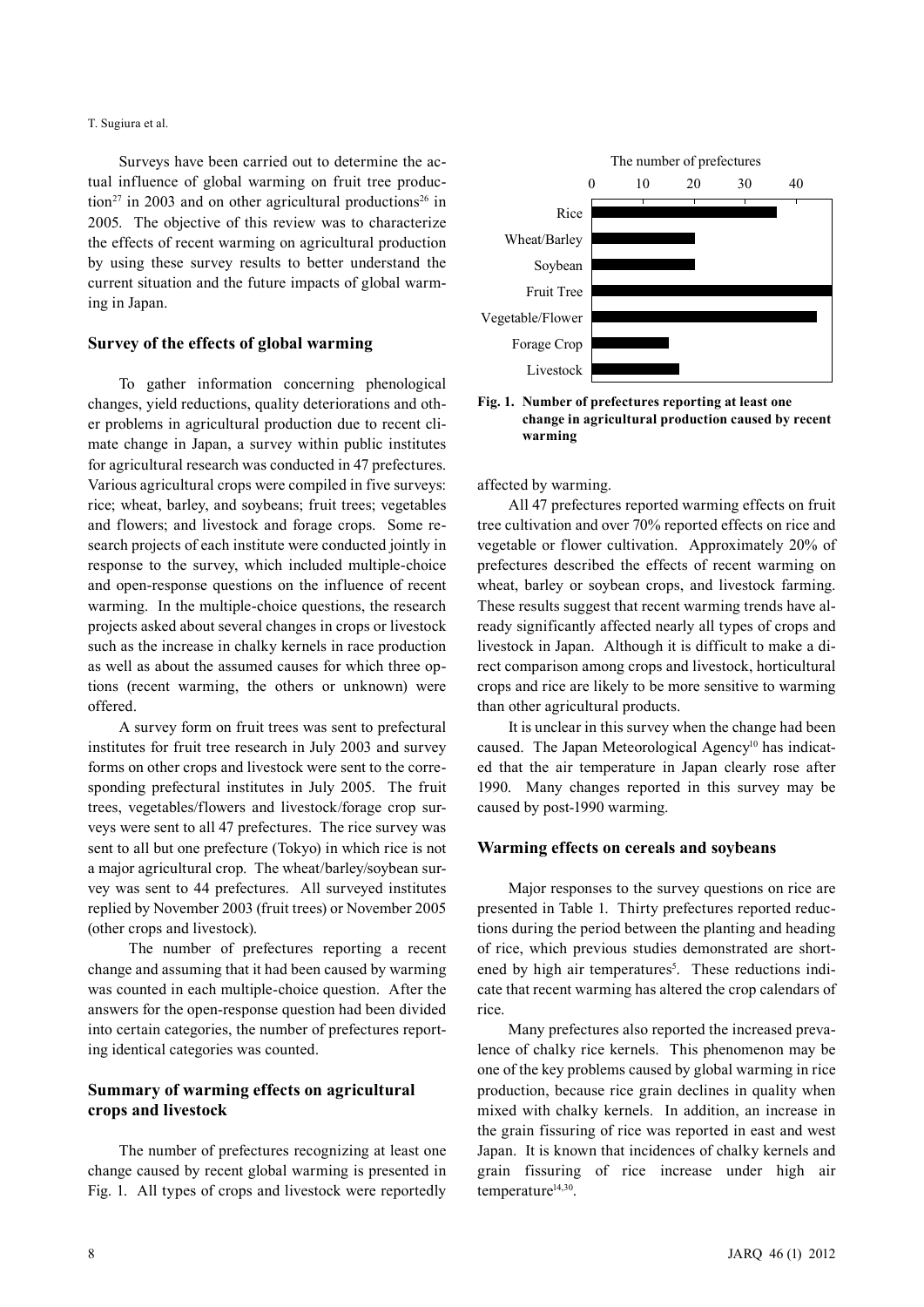| Changes                                                                       | Rice     | Wheat or<br>barley | Soybean  |
|-------------------------------------------------------------------------------|----------|--------------------|----------|
| Reduction in period between planting and heading <sup>1)</sup>                | 30       |                    |          |
| Increase in chalky kernels <sup>1)</sup>                                      | 22       |                    |          |
| Increase in grain fissuring <sup>1)</sup>                                     | 6        |                    |          |
| Reduction in yield and quality by shortening of ripening period <sup>1)</sup> |          | 3                  |          |
| Increase in lodging <sup>1)</sup>                                             |          |                    |          |
| Increase in delayed stem senescence <sup>1)</sup>                             |          |                    | 4        |
| Increase in spikelet sterility $\psi$                                         |          |                    |          |
| Increase in freezing injury and late frost damage <sup>1)</sup>               |          | 2                  |          |
| Change of disease and pest status <sup>2)</sup>                               | $25^{3}$ | $11^{4}$           | $15^{5}$ |

| Table 1. The number of prefectures that reported recent changes caused by warming in cereal and |
|-------------------------------------------------------------------------------------------------|
| soybean cultivation                                                                             |

<sup>1)</sup> Results from multiple-choice question

2) Results from open-response question

3) Increase in the incidence of rice bugs (14 prefectures) and sheath blight disease (4 prefectures) etc.

4) Increase in the incidence of fusarium head blight (9 prefectures) etc.

5) Increase in the incidence of Spodoptera litura (7 prefectures) etc.

In response to the questions concerning recent warming and rice cultivation, 25 prefectures reported a change of disease and pest status such as increases in pecky grain damage and the incidence of rice-plant skippers and sheath blight. The relation of disease and insects to high air temperature is not as simple as crops. However, Kiritani<sup>11</sup> suggested that the recent warming has increased the annual total of generations, reproductive activity and food of rice bugs in Japan.

Unlike rice cultivation, no changes were found in wheat, barley and soybeans common to most prefectures. However, three prefectures reported that the yield and quality of wheat or barley had been reduced by the shortening of the ripening period. A few prefectures also cited increases in the frequency of freezing injury, late frost damage and lodging caused by premature growth in mild winters for wheat or barley. A previous study showed that high temperatures during maturation reduced the final grain weight, mainly through early cessation of kernel growth<sup>16</sup>. It is also common knowledge that mild winters cause freezing injuries and late frost damage<sup>29</sup>.

Some prefectures reported an increase in the delayed stem senescence of soybeans. It has been demonstrated that inhibition of the growth of reproductive organs caused by high temperatures is involved in the occurrence of delayed stem senescence<sup>13</sup>.

Increased sterility of rice and soybeans due to high temperatures, which may reduce the yield $12,15$ , were recognized by only one prefecture, respectively. However, over 10 prefectures reported changes of the disease and pest status of wheat, barley or soybeans caused by recent warming. In answer to the open-response questions, several prefectures documented increases in *Fusarium* head blight on wheat and common cutworms on soybeans.

#### **Warming effects on fruit trees**

Many kinds of responses to survey questions on fruit trees were reported (Table 2). The budding and flowering periods were accelerated on almost all tree species. The harvesting period changed, not only to earlier but also later than before. The harvesting periods of the Japanese pear, peach and Japanese apricot were earlier than normal. That of the persimmon tended to be later.

Thirty-two prefectures stated that fruit skin coloring had been delayed and disordered for apples, grapes, persimmons and satsuma mandarins. Conversely no delays or disorders of fruit coloring were reported for the Japanese pear, peach and Japanese apricot.

Delayed endodormancy breaking and disorder of budding were not reported in open fields but only when forcing the culture of Japanese pears and grapes. Warming in autumn and winter makes it possible to delay the budding and flowering periods by delaying the endodormancy breaking. Such endodormancy breaking inhibition by high temperature is common knowledge $3,21,31$ .

Changes of fruit quality such as enlargement, reduction of acid and persimmon astringency, softening of flesh, tendency to spoil rapidly and increased sunscald were described on a number of tree species. Conversely few changes of soluble solids content were cited.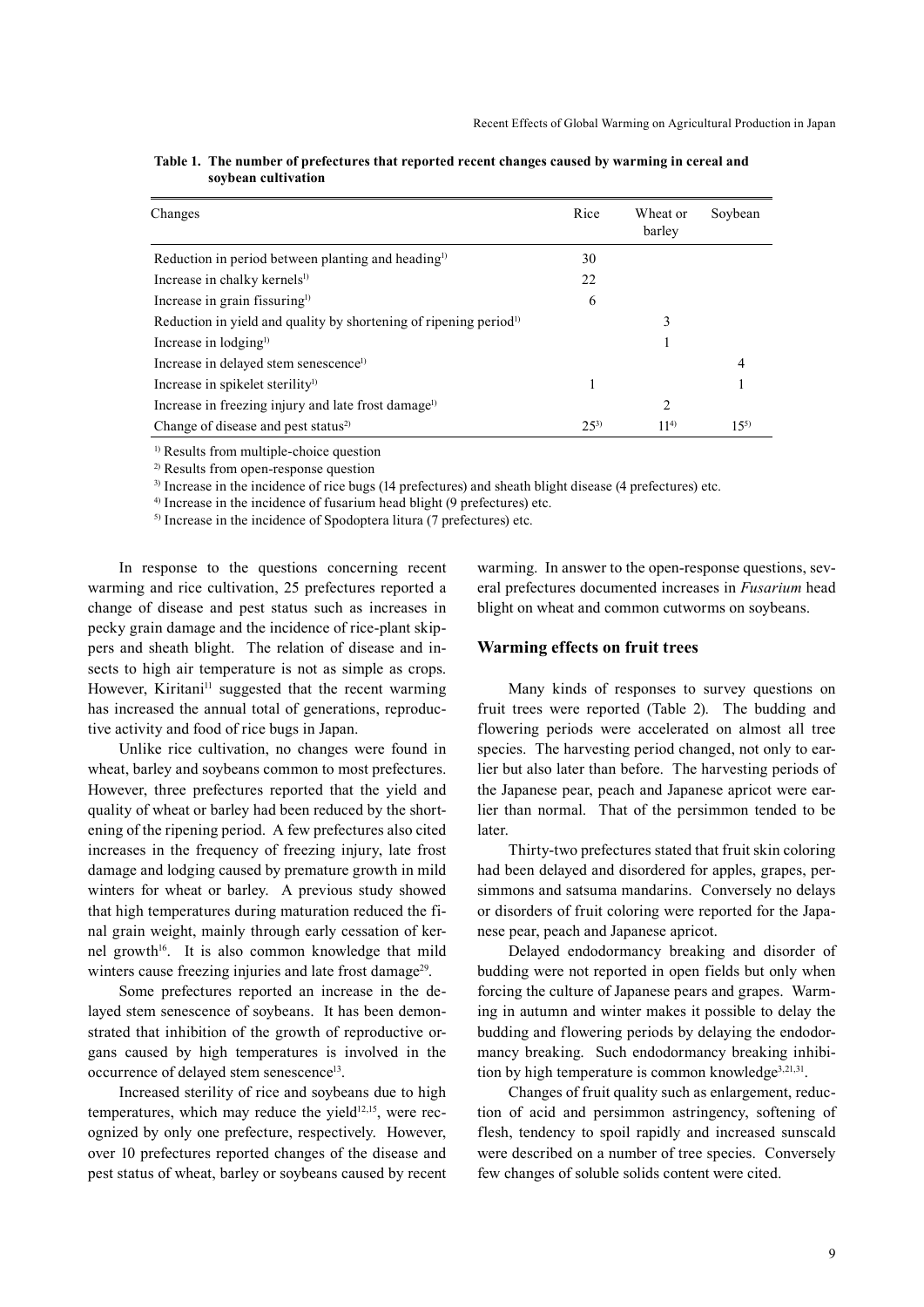#### T. Sugiura et al.

**Table 2. The number of prefectures that reported recent changes caused by warming in fruit tree cultivation**

| Change <sup>1</sup>                                              | All<br>species <sup>2)</sup> | Japanese<br>pear | Peach | Japanese<br>apricot | Apple          | Grape | Persim-<br>mon | Satsuma<br>mandarin |
|------------------------------------------------------------------|------------------------------|------------------|-------|---------------------|----------------|-------|----------------|---------------------|
| Acceleration of budding and flowering                            | 29                           | 12               | 2     | 4                   | 4              |       | 4              | 8                   |
| Acceleration of harvesting                                       | 17                           | 9                | 4     |                     |                |       |                |                     |
| Delay of harvesting                                              | 4                            |                  |       |                     |                |       |                |                     |
| Delay of fruit coloring                                          | 32                           |                  |       |                     | 11             | 20    |                |                     |
| Delay of endodormancy breaking or budding in<br>forcing cultutre | 6                            | 3                |       |                     |                | 3     |                |                     |
| Delay of flower bud initiation in forcing<br>culture             | 5                            |                  |       |                     |                |       |                |                     |
| Fruit size enlarging                                             | 9                            |                  |       |                     | $\mathfrak{D}$ |       | 3              |                     |
| Reduction of acidity and astringency                             | 10                           |                  |       |                     |                |       |                |                     |
| Softening of flesh                                               | 9                            |                  |       |                     |                |       |                |                     |
| Spoiling rapidly                                                 | 8                            |                  |       |                     |                |       |                |                     |
| Increase in sunscald                                             |                              | $\mathfrak{D}$   |       |                     |                | っ     | າ              |                     |
| Increase in freezing injury                                      | 10                           | 3                | 3     | 2                   | 4              |       |                |                     |
| Decrease in freezing injury                                      | 14                           |                  |       |                     |                |       |                | 10                  |
| Increase in late frost damage                                    | 14                           | 5                |       | $\overline{c}$      |                |       |                |                     |
| Decrease in late frost damage                                    | 4                            |                  |       |                     |                |       |                |                     |
| Change of disease and pest status                                | $26^{3}$                     |                  |       |                     |                |       |                |                     |

<sup>1)</sup> All results from open-response questions.

<sup>2)</sup> The number of prefectures which indicate about more than one species (including other species than indicated in the right column)

3) Increase in the incidence of fruit bugs (9 prefectures), rust mite (6 prefectures) and apple ring rot (4 prefectures) etc.

Those changes, except for increased sunscald, mainly extended to only tree species for which fruit coloring had been delayed and disordered. However, the increased sunscald extended to almost all tree species. These results suggest that the tree species are classified into two types based on the responses of fruit development to recent global warming. One group is the earlier development type and the other is that of prolonged development. The former is a tree species in which both flowering and harvesting periods had accelerated; these include Japanese pears, peaches and Japanese apricots. The latter is a tree species in which the flowering period had accelerated, but not the harvesting period; this type includes apples, persimmons, grapes and satsuma mandarins. Fruit qualities of the prolonged development type had clearly changed, for example coloring disorder, enlargement, reduction of acid, softening and tendency to spoil rapidly.

It has been known that accumulation of pigments such as anthocyanin and carotenoid in pericarps is generally advanced under low temperatures<sup> $1,2$ </sup>. The harvesting period of fruit of the prolonged development type is often determined by the degree of coloring. The delay of skin coloring is the reason why the harvesting period of this type had not accelerated. Change of fruit quality such as enlargement, reduction of acid, reduction of soluble persimmon tannin content, softening of flesh and tendency to spoil rapidly might be caused by extension of the fruit developing period. Therefore most of these changes in fruit quality are more noticeable in the prolonged development type rather than that of earlier development.

The sunburn of the fruit was described in both types, because it is caused by a rise in the fruit surface temperature<sup>24</sup> rather than the extension of the fruit developing period.

The incidence of freezing injury and late frost damage differed between regions. Increases in freezing injury and late frost damage were reported in more prefectures in northern Japan than in western and southern Japan. High temperatures in autumn inhibit cold hardening6,20, which may explain why freezing injury was more prevalent in north Japan, which is a cold area. The increase in late frost damage in the cold area might be caused by the acceleration of budding and flowering. The earlier budding and flowering results from greater exposure to low temperature. Many prefectures documented a change of disease and pest status, such as increased incidence of spider mite and changes in the kinds of shield bug.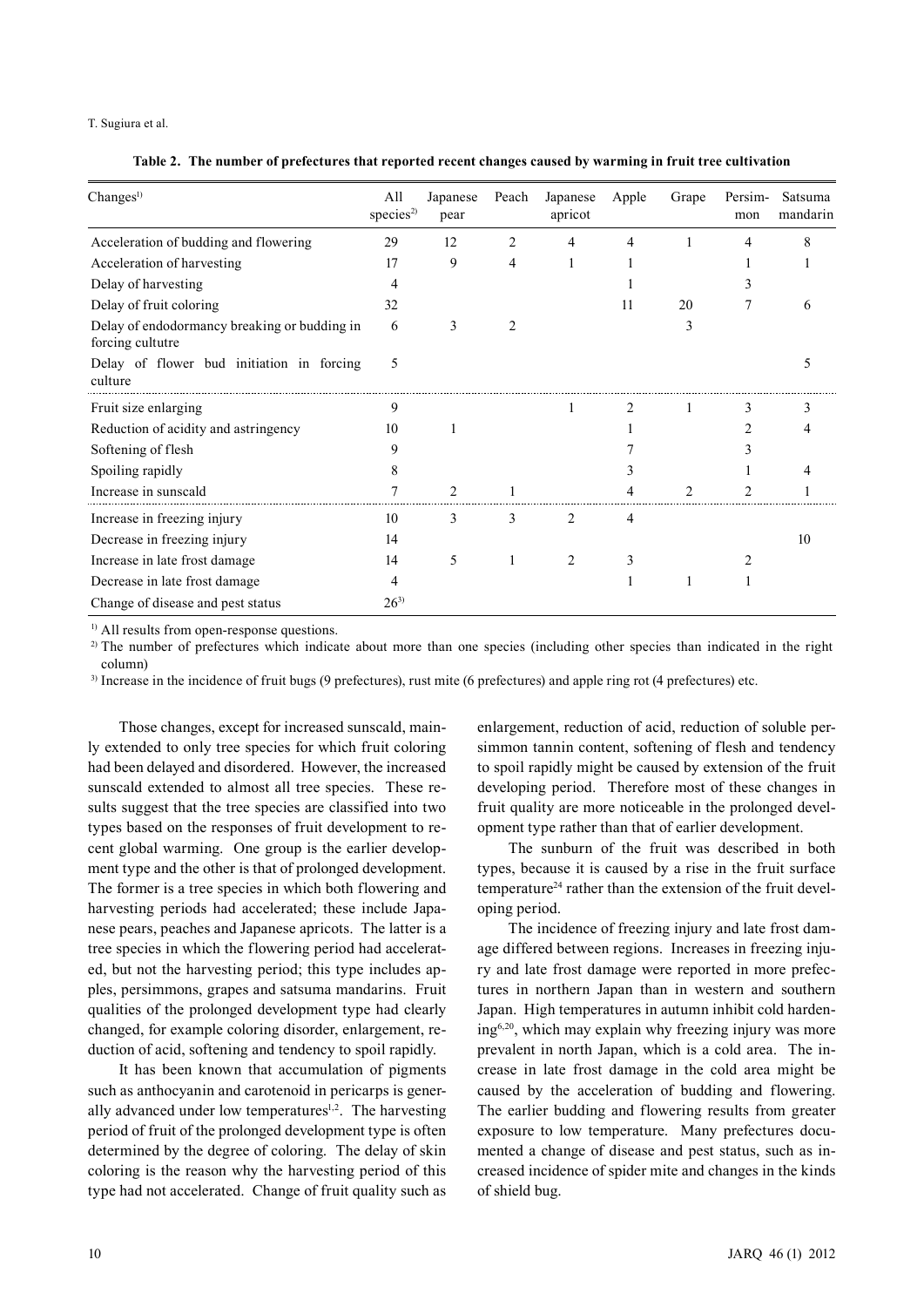| Change <sup>1</sup>                                      | All<br>species <sup>2)</sup> | Cabbage        |   | Lettuce Chinese Broccoli<br>cabbage | Radish | Tomato |
|----------------------------------------------------------|------------------------------|----------------|---|-------------------------------------|--------|--------|
| Change in growing period                                 | 16                           | $\overline{4}$ | 6 |                                     |        |        |
| Increase in growth disorder                              | 8                            |                |   |                                     |        |        |
| Reduction in yield due to slow growth in summer          |                              |                |   |                                     |        |        |
| Reduction in yield due to shortening of growth<br>period | 4                            |                |   |                                     |        |        |

**Table 3. The number of prefectures that reported recent changes caused by warming in open field cultivation of vegetables**

<sup>1)</sup> All results from multiple-choice questions

<sup>2)</sup> The number of prefectural which indicate about more than one species (including other species than indicated in the right column)

#### **Warming effects on vegetables and flowers**

Major responses to the survey questions for the open field cultivation of vegetables are presented in Table 3. Sixteen prefectures responded that the length of the growing period in agricultural fields had changed; a problem which they attributed to the recent warmer climate. Planning for crop cultivation becomes more difficult due to these changes in the growing period. Several prefectures reported a few additional effects of recent warming in vegetable fields, such as more frequent growth disorders (e.g. bolting of leafy vegetables) and reductions in yield due to slow growth in summer and the shortening of the growing period. It has been known that high temperature accelerates the growth of many kinds of leafy and root vegetables until about 20ºC17,19. Bolting and the decrease in yield of many kinds of vegetables also increase under high temperature<sup>4,7,8</sup>.

Conversely, in response to the questions for forcing cultures of vegetables and flowers, 23 prefectures responded that recent warming had fueled the need for heat countermeasures and cultivation downtime in forcing cultivation. However, 16 prefectures believed that warming had led to a decline in heating costs during the winter.

Many prefectures reported increases in the incidence of weeds (four prefectures) and diseases/pests (30 prefectures), such as thrips, cabbage armyworms, tobacco budworms and mites. As an advantage of warming, four prefectures indicated extended cultivation periods for fall and winter vegetables.

#### **Warming effects on livestock and forage crops**

Major responses to the survey questions for livestock and forage crops are presented in Table 4. Although there were no changes common to many prefectures, several prefectures reported that recent warming had caused decreases in the feed intake, feeding efficiency of livestock, milk yields and hen laying. Several prefectures also described that recent warming had increased deaths due to heat stroke and reproductive disturbances due to summer fatigue. Previous studies have demonstrated that high air temperatures lead to decreased feed intake and body weight gain in cattle, pigs and chickens<sup>18,28,32</sup>.

Six prefectures cited that forage crop yields had decreased due to summer growth depletion. Reduced yields of temperate grass were also reported in this survey from prefectures in eastern and central Japan, and reduced corn yields were reported from prefectures in central, western, and southern Japan. These results coincide with those of Sasaki et al.<sup>22</sup> and Seino<sup>23</sup>, who studied estimated local changes of crop yields in Japan and predicted decreases in temperate grass and corn yields due to global warming in similar areas of the country.

Several prefectures reported increases in wintertime meat and egg production of chickens (four prefectures) and grass yields (five prefectures). These results suggest that global warming will have various negative effects in summer but several benefits in winter.

# **Conclusion**

This survey indicates that agricultural production has been significantly affected by recent global warming. Air temperature has been on a rising trend following the survey in Japan. The effects of warming reported in this study may be more remarkable now than six or eight years ago. If global warming continues to increase, these problems will increase in frequency and intensity.

Not all judgments by researchers who responded to the survey were right, due to the difficulty in distinguishing them from changes caused by factors other than warming. We believe that detailed follow-up experiments and the development of countermeasures for these problems will be needed to adapt to global warming.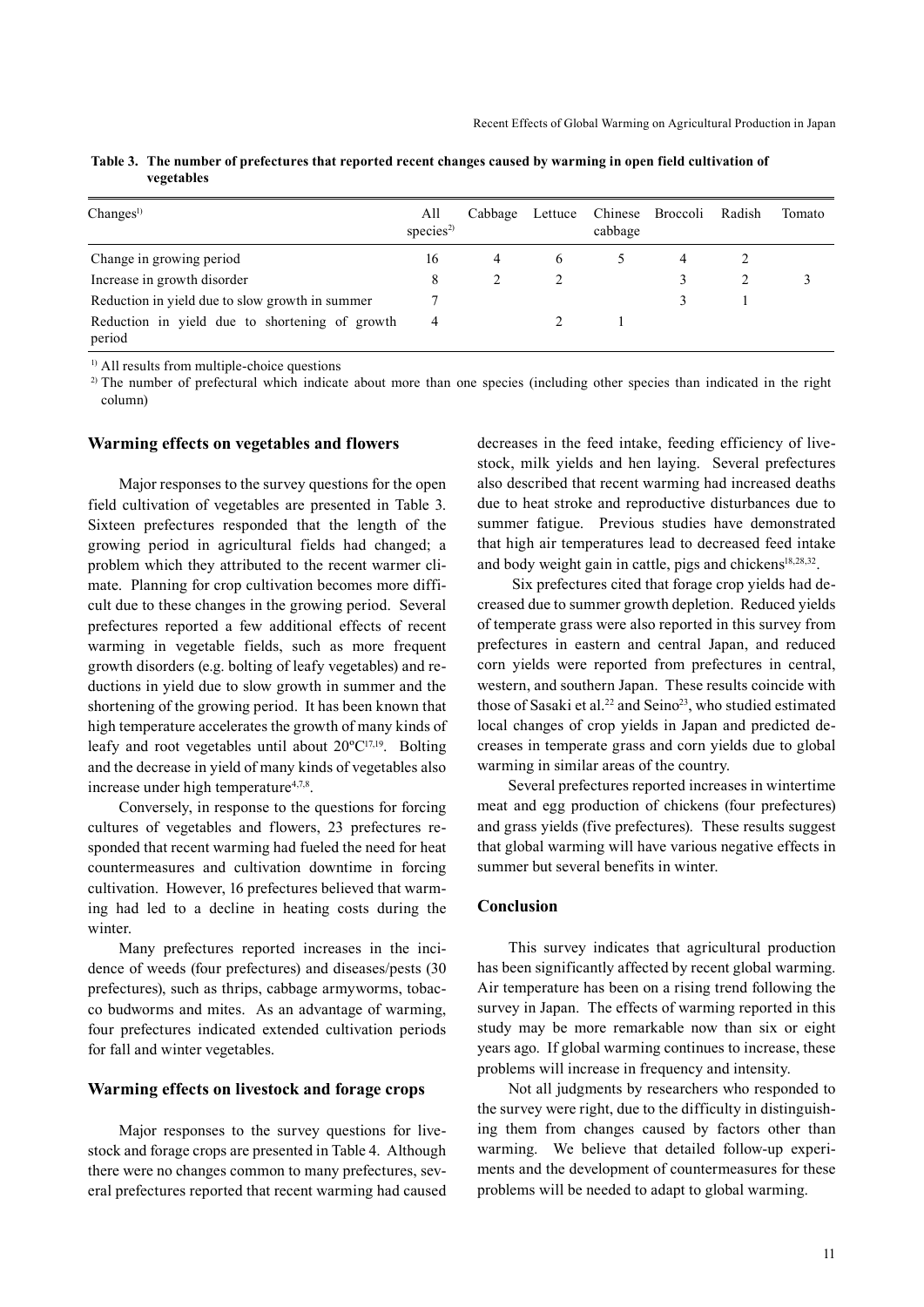#### T. Sugiura et al.

|  | Table 4. The number of prefectures that reported recent changes caused by warming in livestock farming |  |  |  |
|--|--------------------------------------------------------------------------------------------------------|--|--|--|
|  |                                                                                                        |  |  |  |

| Changes                                                                  | Dairy or beef<br>cattle | Pig       | Chicken | Forage crop |
|--------------------------------------------------------------------------|-------------------------|-----------|---------|-------------|
| Reduction in feed intake <sup>1)</sup>                                   | 3                       |           |         |             |
| Reduction in feeding efficiency <sup>1)</sup>                            |                         |           |         |             |
| Increase in reproductive disturbance due to summer fatigue <sup>1)</sup> |                         |           |         |             |
| Increase in death due to heat stroke <sup>1)</sup>                       |                         |           |         |             |
| Reduction in milk yield <sup>1)</sup>                                    |                         |           |         |             |
| Reduction in milk fat percentage <sup>1)</sup>                           |                         |           |         |             |
| Reduction in laying <sup>1)</sup>                                        |                         |           |         |             |
| Reduction in yield due to summer growth depletion <sup>1)</sup>          |                         |           |         | 6           |
| Change of disease and pest status <sup>2)</sup>                          | $6^{3}$                 | $2^{(4)}$ | $2^{4}$ | $10^{5}$    |

<sup>1)</sup> Results from multiple-choice question

<sup>2</sup>) Results from open-response question

<sup>3)</sup> Increase in the incidence of mastitis (2 prefectures) etc.

<sup>4</sup>) Increase in the incidence of mite (2 prefectures) etc.

 $<sup>5)</sup>$  Increase in the incidence of aphid (2 prefectures) etc.</sup>

#### **Acknowledgments**

We thank the respondents from the prefectural institutes for agricultural research for their contributions to this survey.

#### **References**

- 1. Albrigo, L. G. & Childers, N. F. (1970) Effect of succinamic acid, 2-2-dimethyl hydrazide and late-season night temperature on the maturity indices of 'Stayman' apples. *J. Amer. Soc. Hort. Sci.*, **95**, 482-484.
- 2. Creasy, L. L. (1968) The role of low temperature in anthocyanin synthesis in 'McIntosh' apples. *Proc*. *Amer. Soc. Hort. Sci.*, **93**, 716-724.
- 3. Erez, A. & Lavee, S. (1971) The effect of climatic conditions on dormancy development of peach buds. I. Temperature. *J. Amer. Soc. Hort. Sci.*, **96**, 711-714.
- 4. Hiraoka, T. (1969) Ecological studies on the salad crops. III Effects of combination of temperature treatments on flower bud differentiation, bolting, budding and flowering time, of head lettuce (*Lactuca sativa* L. cultivar. Wayahead, Edogawa strain). *J. Jpn. Soc. Hort. Sci.*, **38**, 42-51 [In Japanese with English summary].
- 5. Hosoi, N. (1977) Studies on meteorological fluctuation of the growth of paddy rice plants. *Jpn. J. Crop Sci.*, **46**, 352- 360 [In Japanese with English summary].
- 6. Howell G. S. & Weiser, C. J. (1970) Fluctuations in the cold resistance of apple twigs during spring dehardening. *J. Amer. Soc. Hort. Sci.*, **95**, 190-192.
- 7. Inayama, M. & Murakami, T. (1973) Effect of temperature on the translocation of photosynthates in cucumber plants. I. Effect of raising-temperature on the assimilation and distribution of 14C in cucumber seedlings. *J. Jpn. Soc. Hort. Sci.*, **42**, 27-34 [In Japanese with English summary].
- 8. Inden, H. & Chen, L. (1999) Varietal difference of the leaf

tip withering in *Allium fistulosum* L. *Bull. Fac. Agr. Miyazaki Univ.*, **46**, 111-117 [ In Japanese with English summary].

- 9. IPCC (2007) *Climate Change 2007. The Physical Science Basis.* Cambridge University Press, Cambridge, UK & New York, USA, pp. 996.
- 10. Japan Meteorological Agency (2005) *Abnormal meteorology report 2005*. Japan Meteorological Agency, Tokyo, Japan, pp. 383 [In Japanese].
- 11. Kiritani, K. (2007) The impact of global warming and land-use change on the pest status of rice and fruit bugs (Heteroptera) in Japan. *Global Change Biol*., **13**, 1586- 1595.
- 12. Kitano, M., Saitoh, K. & Kuroda, T. (2006) Effects of high temperature on flowering and pod set in soybean. *Sci. Fac. Agr. Okayama Univ.*, **95**, 49-55.
- 13. Mochizuki, A. et al. (2005) The effect of temperature during the reproductive period on development of reproductive organs and the occurrence of delayed stem senescence in soybean. *Jpn. J. Crop Sci.*, **74**, 339-343 [In Japanese with English summary].
- 14. Nagata, K. et al. (2004) Effect of air temperature during the early grain-filling stage on grain fissuring in rice. *Jpn. J. Crop Sci.*, **73**, 336-342 [In Japanese with English summary].
- 15. Nagato, K. & Ebata, M. (1960) Effects of temperature in the ripening periods upon the development and qualities of lowland rice kernels. *Jpn. J. Crop Sci.*, **28**, 275-278 [In Japanese with English summary].
- 16. Nakazono, K. et al. (2006) Estimation of the time of physiological maturity and water content of kernel in wheat. *Jpn. J. Crop Sci.*, **75**, 526-534 [In Japanese with English summary].
- 17. Noguchi M., Hoshino, K. & Kikkawa, M. (1981) Analysis of factors determining the vegetable crops yield. III. Effect of temperature on growth and dry matter production of lettuce at different growth stages. *Bull. Vegetable and Ornamental Crops Res. Stn*. **A9**, 47-62 [In Japanese with English